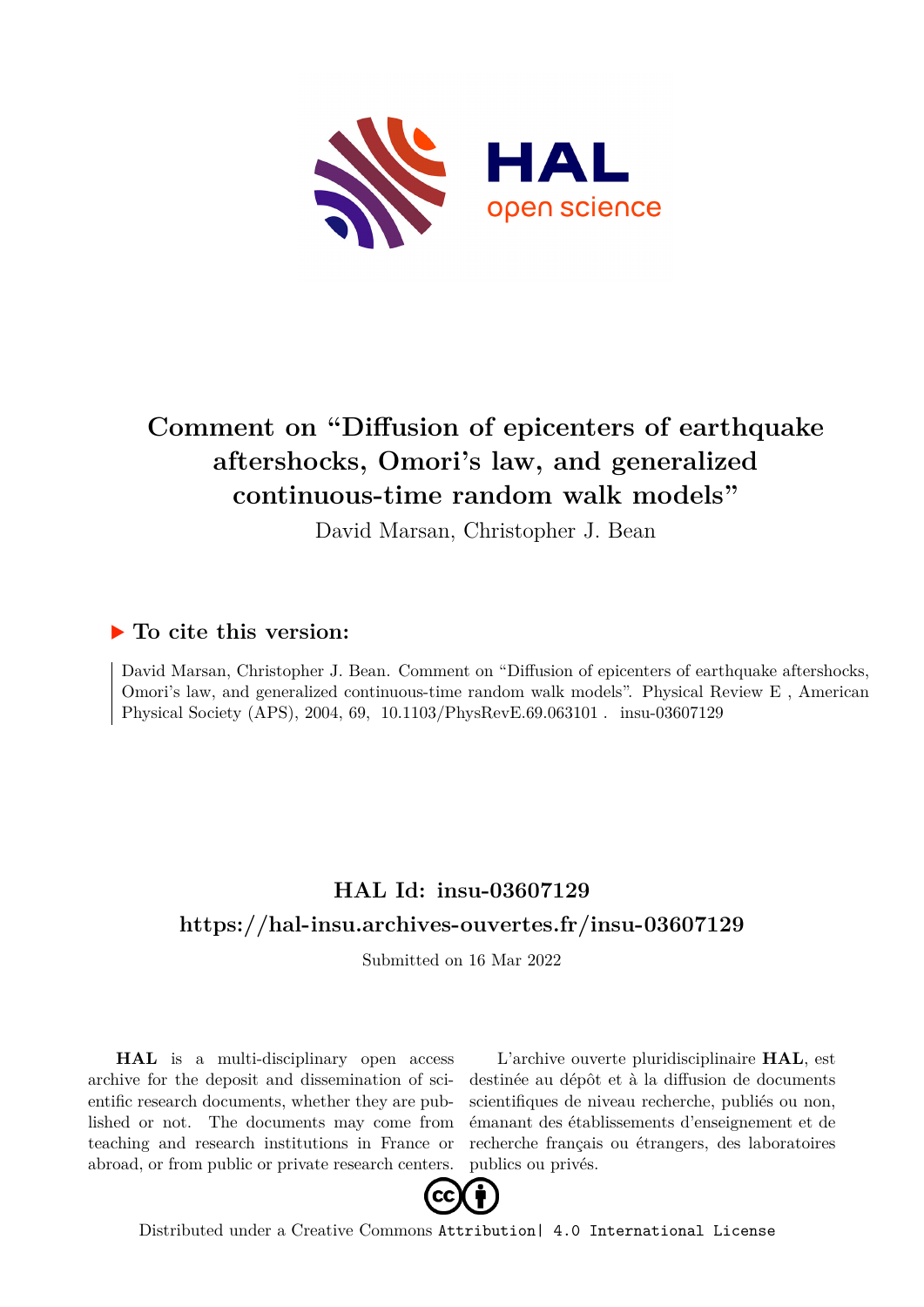## **Comment on "Diffusion of epicenters of earthquake aftershocks, Omori's law, and generalized continuous-time random walk models"**

David Marsan\*

*Laboratoire de Géophysique Interne et Tectonophysique, Université de Savoie, 73376 Le Bourget du Lac, France*

Christopher J. Bean†

*Department of Geology, University College Dublin, Belfield, Dublin 4, Ireland* (Received 18 April 2003; revised manuscript received 3 October 2003; published 10 June 2004)

Modeling of earthquake sequences using an epidemic-type aftershock sequence model by Helmstetter and Sornette [Phys. Rev. E **66**, 061104 (2002)] has led these authors to conclude that previous analyses of apparent earthquake diffusions were flawed. We show here that diffusion analyses based on spatiotemporal correlation measures for earthquake populations are an appropriate method for capturing the space-time coupling present in earthquake triggering processes.

DOI: 10.1103/PhysRevE.69.063101 PACS number(s): 05.40.Fb, 91.30.Px

Helmstetter and Sornette [1] (HS) use a space-time point process [epidemic-type aftershock sequence (ETAS)] model to show that the diffusion of aftershocks can be explained in terms of a cascade of earthquakes generating their own aftershocks, which in turn produce their aftershocks and so on. Their model is a particularly interesting tool, well adapted to investigate such a cascading phenomenon, which is expected to either generate diffusion by itself (as shown in HS) or to modulate potential direct diffusion physically originating from a given source. The latter case would correspond, in the framework of a space-time ETAS model, to coupled spacetime "bare" kernels.

However, some of the assumptions made in HS are questionable, when it comes to applying their method to real seismicity data. In the real world, no one can arbitrarily "reset the clock" (p. 7 of Ref. [1]), as needed in their treatment; while in HS, all events occurring at  $t > 0$  are due to the mainshock that took place at  $t=0$  (in the sense that, without this event, none of these subsequent events would have existed), this cannot generally be said for real earthquakes. In particular, when observing at long-time scales, the decision of whether a given earthquake has been triggered (or depends on) a previous one cannot be made unambiguously.

A possible solution to this problem was proposed by Marsan and co-workers [2–4] (MC), which consists in recalling that statistical dependence only makes sense when considering distributions. Denoting by  $\rho$  and  $\tau$  the two random variables giving the epicentral/hypocentral distances and time separation between any two earthquakes, it can be shown that, at large  $\tau$ , the distance  $\rho$  tends to a stationary, "background" distribution. Such a distribution corresponds to pairs of earthquakes that are uncorrelated, and only reveals the permanent, quasistationary (at the time scales of years) network of active faults. MC studied how the distribution of  $\rho$ relaxes to this background distribution, as  $\tau$  increases. A mean distance  $R(t)$  was defined such that

$$
E\{\delta(t-\tau)\}R(t) = E\{\rho\delta(t-\tau)\} - E\{\rho\}E\{\delta(t-\tau)\},\qquad(1)
$$

where  $E\{\cdot\}$  is the expectation and  $\delta$  the Dirac generalized function. Since  $\rho$  becomes independent of  $\tau$  at large  $\tau$ ,  $R(t)$ tends to 0 at large *t*. For a finite number of earthquake pairs, as with a real catalog,  $R(t) \rightarrow 0$  rather takes the form of random fluctuations of *R* around 0. Prior to this random walk [4] (see also Ref. [5] for a measure of when this transition occurs), *R* is seen to grow with *t* following a power law, revealing the existence of a subdiffusive process.

While HS focus on *aftershock* diffusion (hence originating from a well-identified mainshock), MC analyze how an earthquake population is statistically correlated, hence with no assumption on the mainshock/aftershock nature of these earthquakes. The latter analyze probe, in the mean-field sense, on how two fault segments can have synchronous earthquake productions, and how this correlation changes with the distance and the time scale.

Since the two methods have their own assumptions and examine different types of relation (mainshock aftershock for HS, any two earthquakes for MC), it is difficult to link their respective observations. In particular, a temporal decorrelation of the seismicity field with a rate depending on the epicentral distance, as seen by MC, does not necessarily imply a direct diffusion of aftershocks.

More technically, the rate  $N(r,t)$  of HS ("number of events of any possible magnitude at *r* and *t*," the origin *r*  $=0$  and  $t=0$  being the mainshock that initiated the sequence) bears some analogy with the  $N(r,t) - N(r)$  of MC [Eq. (1) and (2) of Ref. [3]], except that the latter is computed over all earthquakes taken as "mainshocks." In MC, the subtraction of  $N(r)$  from  $N(r, t)$  is done to ensure that the pairs are temporally correlated in the statistical sense, i.e., in terms of distributions rather than individual pairs. This quantity is then normalized to yield the probability  $G(r, t)$  that, knowing an earthquake that occurs at *t* after an initial earthquake and is temporally correlated with it (in the sense of distributions), it occurs at an epicentral distance *r*:

<sup>\*</sup>Electronic address: David.Marsan@univ-savoie.fr; URL: http:// www.univ-savoie.fr/labos/lgit/PageHtml/marsan.html

<sup>†</sup> Electronic address: chris.bean@ucd.ie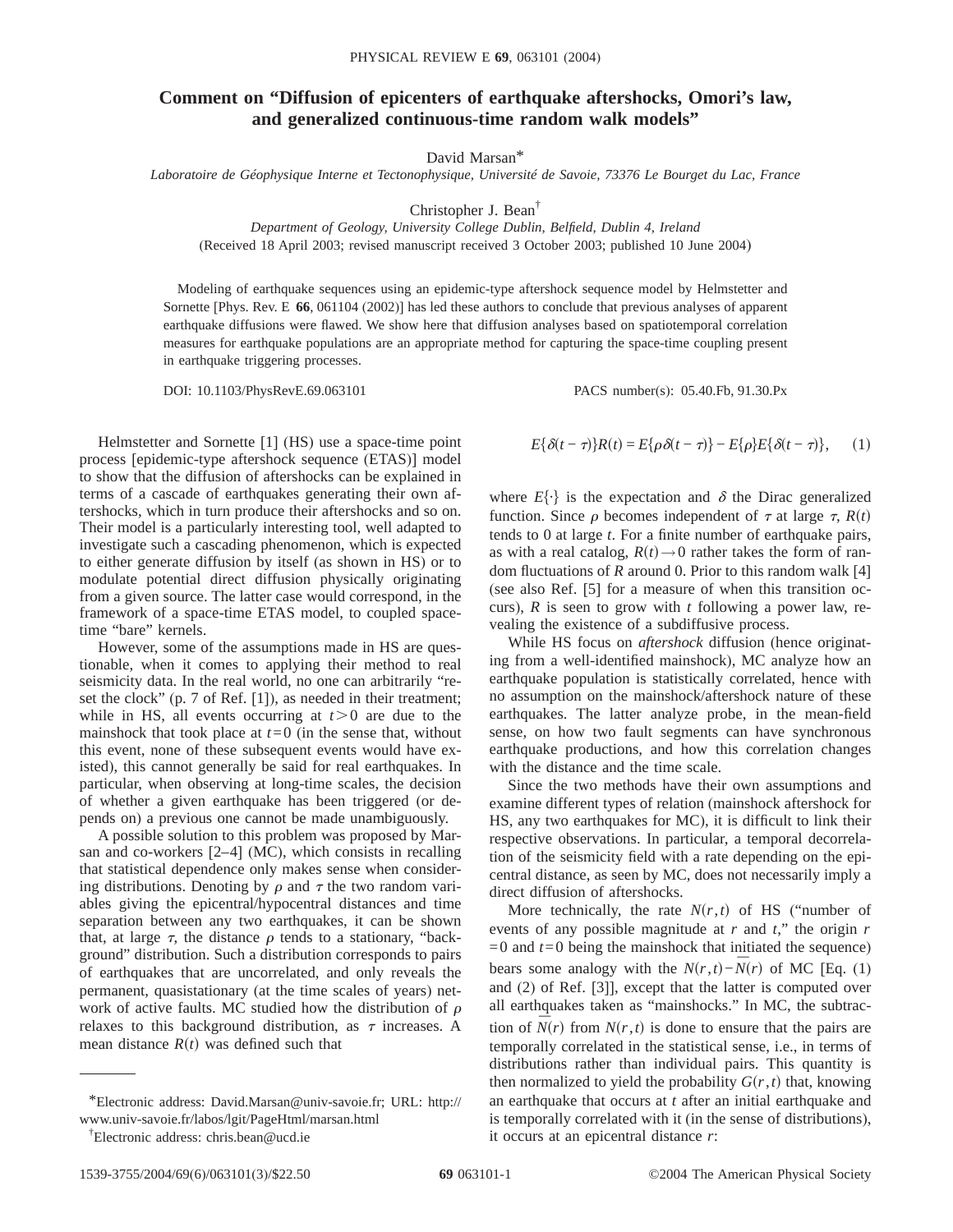

FIG. 1. Average number of earthquakes per unit time vs distance *r* following any previous earthquake with a varying delay for the two synthetic catalogs of HS (top and center) and for the Southern California data analyzed in Ref. [3] (bottom). The delays *t* separating the two earthquakes are (top)  $(\Box)$  12.5–25, (+) 25–50, ( $\circ$ ) 50– 100 unit times, (center) ( $\square$ )  $7.9 \times 10^5 - 7.7 \times 10^6$ , (+) 7.7  $310^6 - 7.4 \times 10^7$ , (°)  $7.4 \times 10^7 - 7.2 \times 10^8$  unit times, (bottom) ( $\Box$ ) 51–125, (+) 125–305, ( $\circ$ ) 305–743 days. These intervals are chosen so that the last interval stops at a tenth of the total duration of the catalog. The spatial distribution of the temporally uncorrelated pairs is shown by the thick line. The distributions  $E{\delta(r-\rho)\delta(t-\tau)}$  are seen to relax to this temporally uncorrelated ("background") distribution  $E{\delta(r-\rho)}E{\delta(t-\tau)}$ , in the case of the second synthetic catalog and for the Southern California data, but not for the first synthetic catalog.

$$
E\{\delta(t-\tau)\}G(r,t) = E\{\delta(r-\rho)\delta(t-\tau)\}\
$$

$$
-E\{\delta(r-\rho)\}E\{\delta(t-\tau)\}.
$$
 (2)

Taking the integral  $\int dr \, r \, G(r, t)$  of this expression leads to Eq. (1).  $G(r, t)$  is also equivalent to a propagator, or Green's function. The function  $N(r,t) = E{\delta(r-\rho)\delta(t-\tau)}$  of MC is the two-point moment function of Kagan and Knopoff [6] and Reasenberg [7], while  $N(r,t) - N(r) = E\{\delta(r-\rho)\delta(t-\tau)\}\$  $-E{\delta(r-\rho)}E{\delta(t-\tau)}$  is the associated covariance.



FIG. 2. Mean distance  $R(t)$  function of time lag *t* for the two synthetic catalogs of HS, as obtained with the analysis of Ref. [3,4]. The Green's function *G* becomes very noisy in the case of the first catalog (for  $t \approx 1$ ), leading to negative values of  $R(t)$  (shown with the "*n*" letters); see the Appendix of Ref. [4] for a discussion on this issue. For shorter time scales, no diffusion  $(H=0)$  is observed; for longer time scales, the analysis is not robust given the noise in *G*. The second synthetic catalog is characterized by a diffusion exponent *H*=0.072 (after discarding the first point).

HS used the method described above to conduct some tests and concluded that this method is flawed (see also Ref. [8] for a more recent, longer, although still partly misleading, discussion of the method). However, the results of their tests can be shown to be misleading (Fig. 1). These tests were conducted with a flawed software on two synthetic catalogs. Reanalyzing these catalogs with the method of MC, we find, for the first catalog, that there is no effective relaxation of the distribution of  $\rho$  to the "background" distribution  $E\{\delta(r)$  $-\rho$ *}E*{ $\delta(t-\tau)$ }, and this type of analysis is therefore not appropriate. Neglecting this issue, HS went on to report an *H*  $=0.5$  exponent (i.e., a normal diffusion) as resulting from this analysis, even though their catalog was generated from a model with no space-time coupling. It can, however, be shown (see Fig. 2) that the analysis of MC does indeed lead